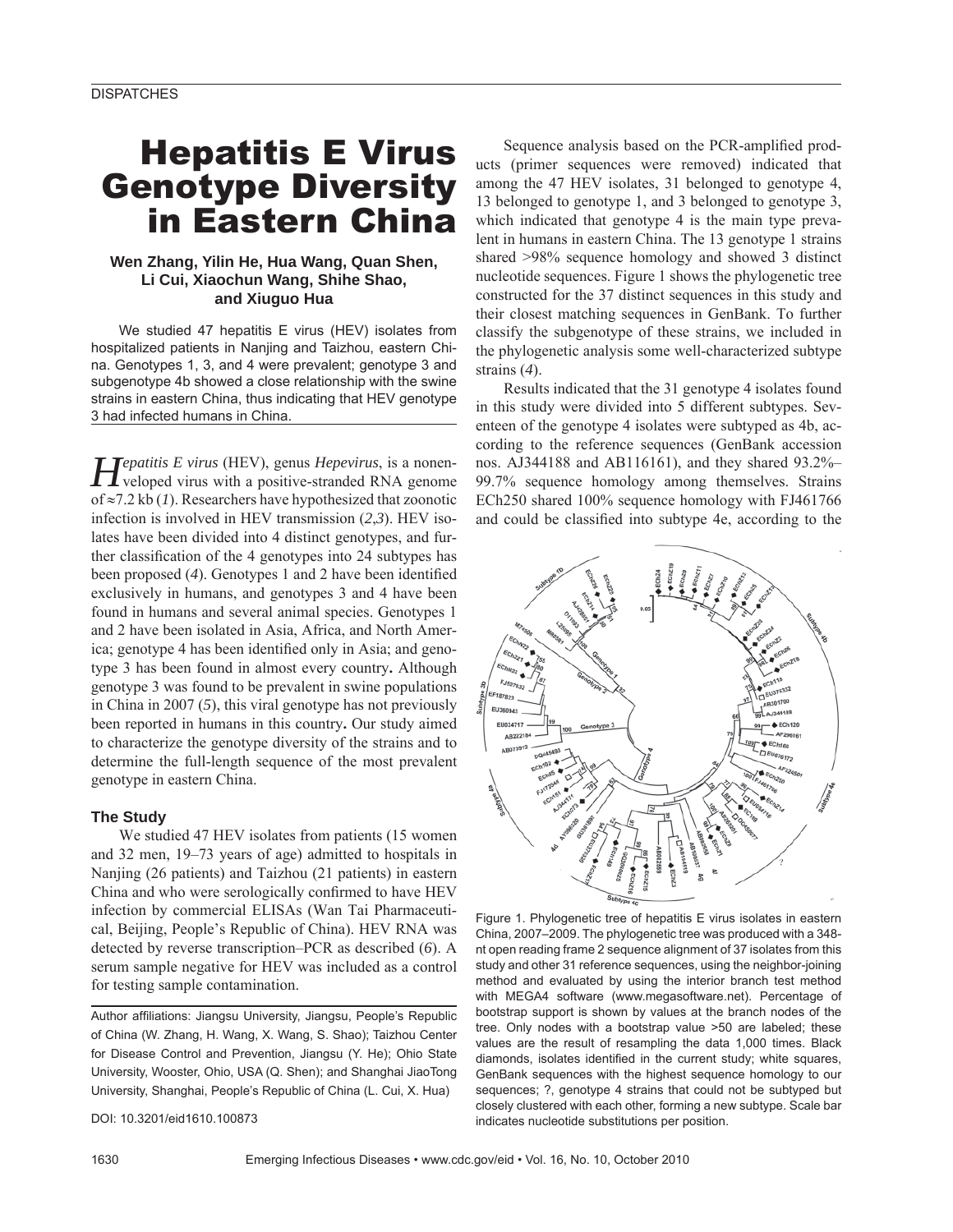reference sequence (AF234501). Five of the isolates, which shared 89.4%–91.2% sequence identities, belonged to subtype 4d, defined by reference strain AB082559. Four of the isolates shared 92.4%–95.7% sequence homology and could be defined as subtype 4a, according to the reference stsrain (AJ344171).

Notably, the other 4 genotype 4 isolates could not be subtyped on the basis of the reference strains described by Lu et al. (*4*) but closely clustered with each other, forming a new subtype (Figure 1). The 3 genotype 1 isolates identified in this study shared >98% sequence homology and could be defined as subtype 1b, a virus subtype mainly prevalent in China (*4*). The 3 genotype 3 isolates in this study shared 97.7%–98.6% sequence identities and were closely related (96.4%–97.9% sequence identities) to a swine isolate (FJ527832), found in swine in the Shanghai area (*7*).

Genotype 4 HEV has been found to be the dominant cause of hepatitis E in China and has been involved in zoonotic transmission in eastern and southern China (*3,8*). When a BLAST (http://blast.ncbi.nlm.nih.gov/Blast.cgi) search in GenBank was performed, we found that some genotype 4 isolates obtained in this study shared the highest sequence homology with previous swine strains (Figure 1). For subtypes 4a, 4c, and 4e and the new subtype groups, the swine strains that showed the closest relationship with our studied strains had been isolated from swine in other regions of China; this finding suggests that these isolates might not be indigenous to eastern China (Figure 1). Fifteen of the genotype 4 isolates in the 4b group had >96.3% sequence identity and closely clustered with a swine strain (EU375332) that had been isolated from swine in eastern China (*9*); strain ECh118 had 99.3% sequence homology to this swine strain (Figure 1).

Because the serum specimen from which ECh118 was identified was insufficient for complete genome amplification, EChZ20 was selected for complete genome sequencing using the primers described previously (*10*). The complete genome comprises 7,228 nt, excluding the 3′ poly(A) tail. The open reading frame 1 (ORF1) begins at nt 26 and ends at nt 5140 (5,115 nt); ORF2 (nt 5137–7161) comprises 2,022 nt and encodes 674 aa; ORF3 (nt 5165–5509) comprises 345 nt and encodes 114 aa.

The phylogenetic tree obtained for the complete genome of EChZ20 and other 16 representative genotype 4 isolates indicated that EChZ20 closely clustered with DQ450072, EF570133, and AB369690 and shared 90.7%, 91.7%, and 89.1% sequence identities with them, respectively (Figure 2, panel A). DQ450072 and EF570133 were isolated from swine in eastern China (*10*), and AB369690 was isolated from a patient from Japan who had traveled to Shanghai, China, before the onset of acute hepatitis E, according to information in GenBank. These results suggested that subtype 4b virus isolates were involved in cross-species transmission from swine to humans in eastern China.

The genotype 3 isolates found in many countries, whether from swine or humans, have been reported to show a strong genetic relationship (*11–13*). Since 2007, genotype 3 has been found in swine groups in several areas in China (*14*); however, no reports have indicated that genotype 3 HEV infects humans in this country. In our study, genotype 3 was detected in humans in eastern China, and the strains found in humans showed high sequence homology (96.4%–97.9%) to the virus strains prevalent in swine in



Figure 2. Phylogenetic tree showing alignment of the complete genome of EChZ20 of hepatitis E virus determined in the present study and the referenced genotype 4 isolates with complete genome available in GenBank (A), and the 1,681-nt partial open reading frame 2 sequence of EChN22 and referenced genotype 3 isolates with complete genome available in GenBank (B). The tree was constructed by using the neighbor-joining method and evaluated by using the interior branch test method with MEGA4 software (www.megasoftware.net). Percentage of bootstrap support is indicated at each node. GenBank accession number, source, and country of origin are indicated. Strains identified in this study are indicated by black diamonds. Only partial branches that were sufficient for elucidating the relationship between the study strains and their related strains are shown. Scale bars indicate nucleotide substitutions per site.